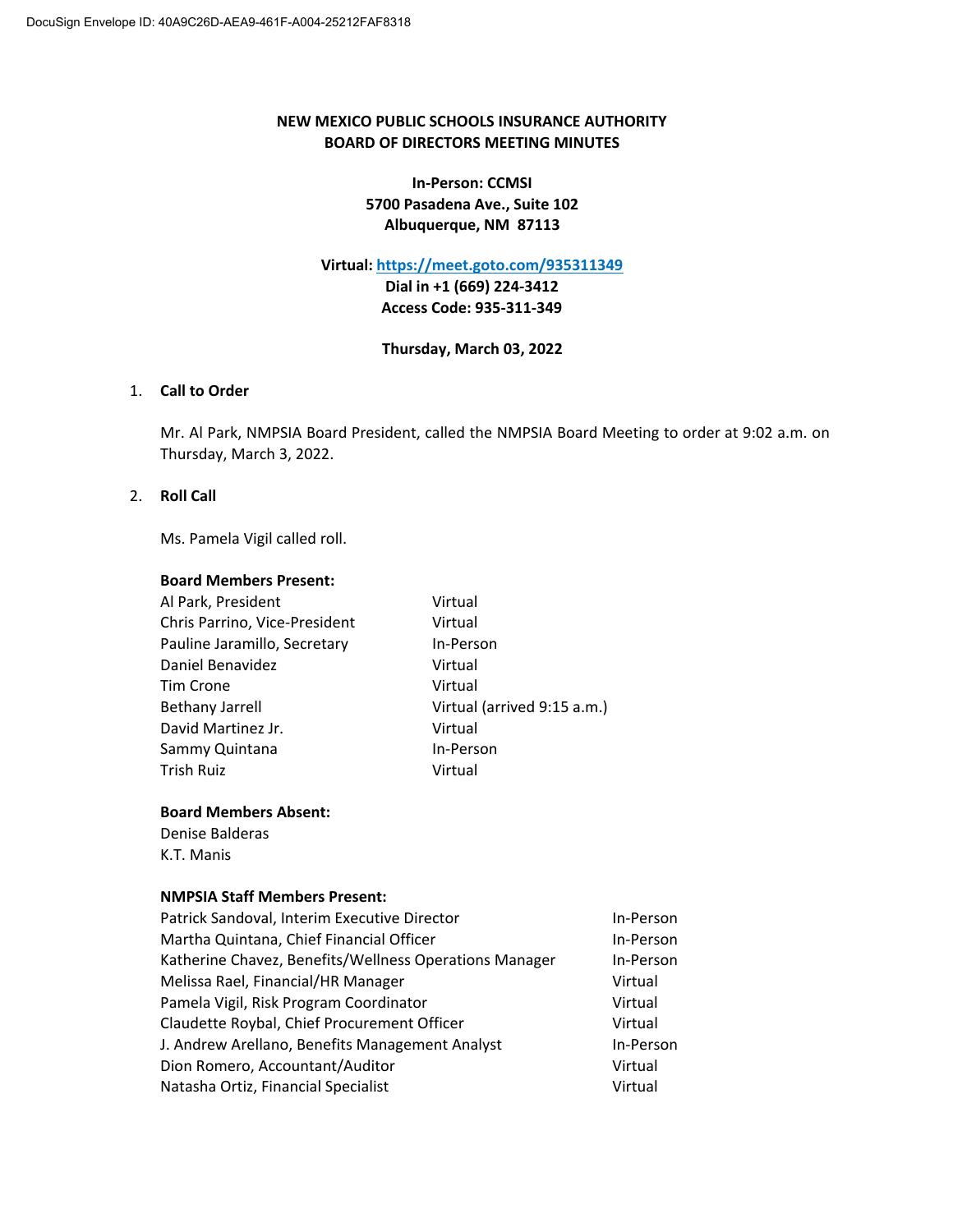| <b>Audience Present:</b> |                                      |           |
|--------------------------|--------------------------------------|-----------|
| Lisa Guevara             | <b>BCBSNM</b>                        | In-Person |
| Katheryn Hull            | <b>BCBSNM</b>                        | Virtual   |
| Lisa Sullivan            | <b>BCBSNM</b>                        | Virtual   |
| Maureen Sergel           | <b>BCBSNM</b>                        | Virtual   |
| Kevin Sovereign          | <b>CCMSI</b>                         | Virtual   |
| <b>Steve Vanetsky</b>    | <b>CCMSI</b>                         | In-Person |
| Jerry Mayo               | <b>CCMSI</b>                         | In-Person |
| <b>Tammy Pargas</b>      | <b>CCMSI</b>                         | In-Person |
| Rich Cangiolosi          | <b>CCMSI</b>                         | In-Person |
| Kim Trimble              | <b>CCMSI</b>                         | Virtual   |
| Cathy Fenner             | Davis Vision                         | Virtual   |
| Sam Garcia               | Davis Vision                         | Virtual   |
| Marianna Sandoval        | Davis Vision                         | Virtual   |
| <b>Rich Bolstad</b>      | Delta Dental                         | In-Person |
| Simon Miller             | Department of Finance                | In-Person |
| CS Hwa                   | <b>Erisa Administrative Services</b> | Virtual   |
| Kathy Payanes            | Erisa Administrative Services        | Virtual   |
| Amy Bonal                | Erisa Administrative Services        | Virtual   |
| <b>Mike Barrios</b>      | Erisa Administrative Services        | Virtual   |
| Michelle Alarid          | Erisa Administrative Services        | Virtual   |
| Martin Esquivel          | Esquivel & Howington                 | Virtual   |
| Jon Molberg              | <b>Express Scripts</b>               | Virtual   |
| Connor Jorgensen         | Legislative Finance Committee        | Virtual   |
| Aaron Hillebrandt        | Pinnacle Actuarial Resources Inc.    | Virtual   |
| Matt Meade               | Pinnacle Actuarial Resources Inc.    | Virtual   |
| David Poms               | Poms & Associates                    | Virtual   |
| Julie Garcia             | Poms & Associates                    | In-Person |
| Larry Vigil              | Poms & Associates                    | In-Person |
| Grant Banash             | Poms & Associates                    | In-Person |
| Rika Martinez            | Poms & Associates                    | Virtual   |
| <b>Steve Valdez</b>      | Presbyterian                         | Virtual   |
| Nura Patani              | Segal                                | Virtual   |
| Greg Archuleta           | <b>The Standard</b>                  | In-Person |
| <b>Stephanie Anthony</b> | <b>United Concordia</b>              | Virtual   |

## 3. **Introduction of Guests**

Mr. Patrick Sandoval, Interim Executive Director NMPSIA, introduced Dr. Nura Patani from Segal, Aaron Hillebrandt and Matthew Meade from Pinnacle Actuarial Resources.

## 4. **Citizens to Address the Board (Five‐Minute Limit)**

There were no citizens to address the Board.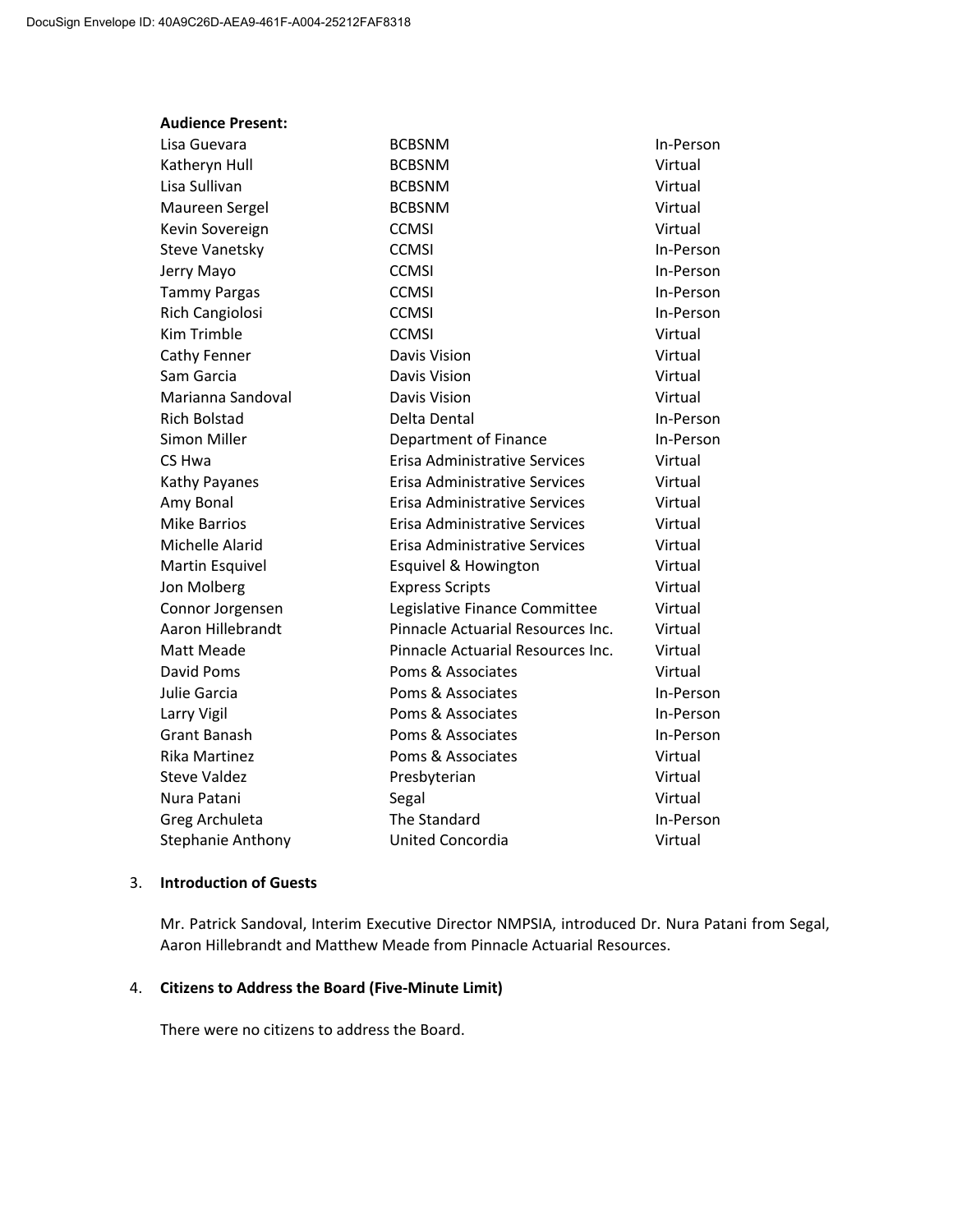# 5. **Approval of Agenda (Action Item)**

A motion was made to approve the agenda as presented.

## **MOTION:** T. Ruiz **SECONDED:** C. Parrino

A roll call vote was taken

Ms. Pamela Vigil called roll.

| Al Park, President            | Yes    |
|-------------------------------|--------|
| Chris Parrino, Vice-President | Yes    |
| Pauline Jaramillo, Secretary  | Yes    |
| Denise Baldares               | Absent |
| Daniel Benavidez              | Yes    |
| Tim Crone                     | Yes    |
| <b>Bethany Jarrell</b>        | Absent |
| K.T. Manis                    | Absent |
| David Martinez Jr.            | Yes    |
| Sammy Quintana                | Yes    |
| <b>Trish Ruiz</b>             | Yes    |

## **Vote carried unanimously.**

# 6. **Approval of February 3, 2022 Minutes (Action Item)**

A motion was made to approve the February 3, 2022, NMPSIA Board Minutes as presented.

**MOTION:** S. Quintana **SECONDED:** T. Ruiz

A roll call vote was taken

Ms. Pamela Vigil called roll.

| Al Park, President            | Yes    |
|-------------------------------|--------|
| Chris Parrino, Vice-President | Yes    |
| Pauline Jaramillo, Secretary  | Yes    |
| Denise Baldares               | Absent |
| Daniel Benavidez              | Yes    |
| Tim Crone                     | Yes    |
| <b>Bethany Jarrell</b>        | Absent |
| K.T. Manis                    | Absent |
| David Martinez Jr.            | Yes    |
| Sammy Quintana                | Yes    |
| <b>Trish Ruiz</b>             | Yes    |
|                               |        |

**Vote carried unanimously.**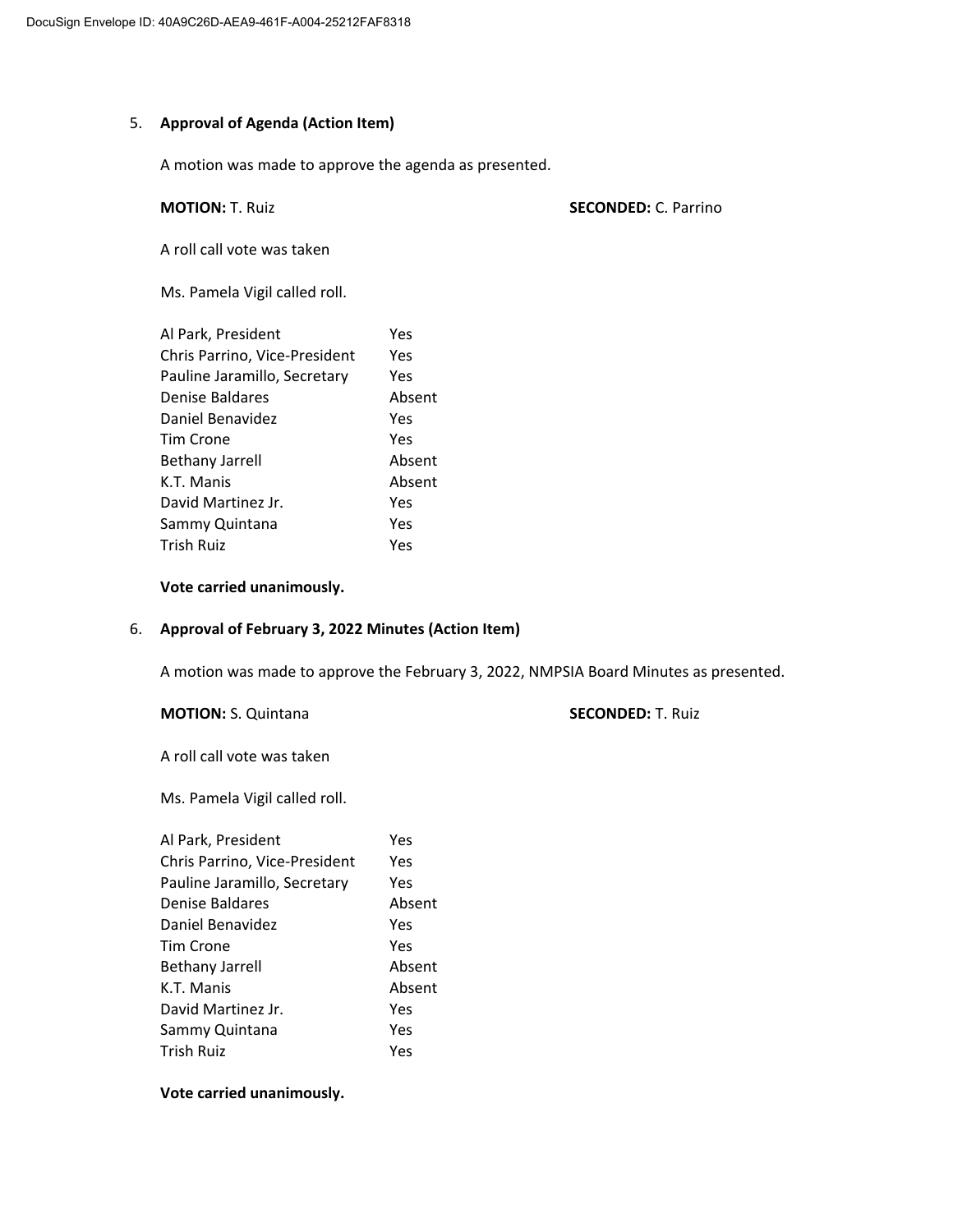# 7. **Administrative Matters**

# 7. **A. Staff Update**

Mr. Sandoval reported NMPSIA has a Benefits Coordinator Position that has been vacant for the last six months. The position was posted on February 8, 2022, and closed on February 22, 2022. He stated interviews are planned for March 9, 2022.

# 7. **B. Legislative Update**

Mr. Sandoval reported on HB2. He stated staff received the LFC Appropriation which did not change. HB2 under Section K, limits Public School Support Group Health Insurance Premiums to 6% that will take affect in FY23. Section 8 contains a 3% increase for each employee in a budgeted position. Section 10 contains a \$15 million dollar appropriation for COVID‐19 costs and testing. Section 13 contains the normal BAR Authority for Benefits and Risk.

# 7. **C. COVID‐19 Update**

Mr. Sandoval reported COVID‐19 costs through January 31, 2022, were \$32,619,686. On February 14, 2022, staff met with representatives from DFA, FEMA, Department of Homeland Security, and the Governor's Office. The FEMA request was denied for not meeting the requirements of the funding. Staff will continue to record and document COVID‐19 spending and explore other funding available.

# 7. **D. IBAC Update**

Ms. Martha Quintana, Chief Financial Officer NMPSIA, provided an IBAC update. The IBAC met on January 9, 2022. BCBSNM provided a COVID‐19 update. The IBAC discussed implementing a process for timelines for RFP's and securing a project manager for the upcoming Life & Disability benefits RFP.

# 7. **E. Loss Prevention Committee Update**

Mr. Quintana reported the Loss Prevention Committee met prior to the RAC to discuss different ideas with respect to loss prevention. He stated the main topics were sexual molestation, cyber security, civil rights, and school violence. The committee plans to bring forth recommendations in the coming months on possible changes to the Loss Prevention Program.

# 7. **F. Rules & Regulations Committee Update**

Ms. Trish Ruiz reported the Rules and Regulations Committee met on Tuesday, March 1, 2022. She thanked everyone that joined the meeting. The committee outlined the plan to update rules and regulations and be looking at the administrative portion of the rules first. As the committee moves into Benefits and Risk more individuals will be asked to provide input. The administrative portion will be submitted to Mr. Esquivel by Monday, March 21, 2022, then meet again on March 28, 2022.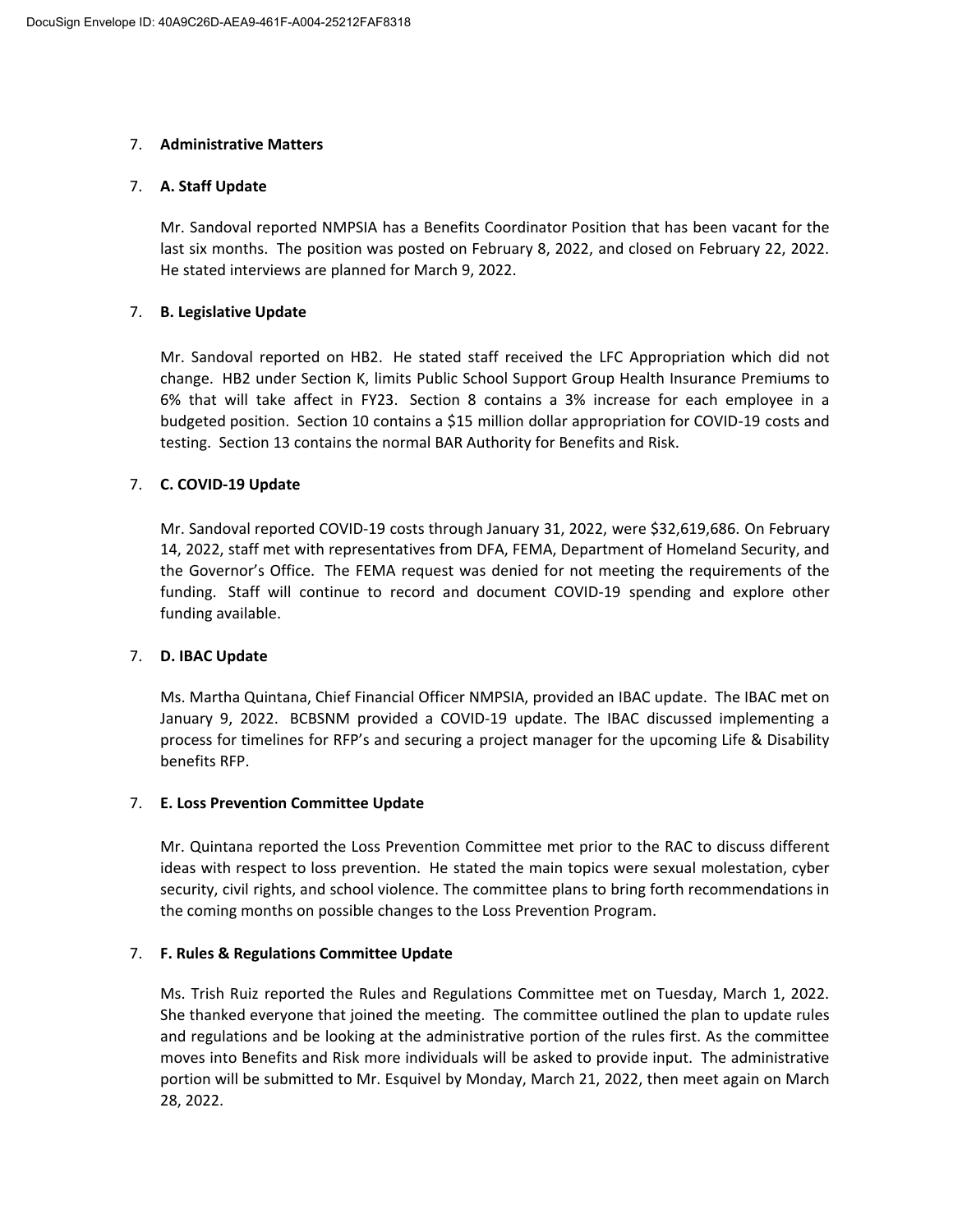# 7. **G. July Annual Meeting Update**

Mr. Sandoval reported on the available dates at the Inn of the Mountain Gods for the NMPSIA Annual Meeting. Mr. Park asked Ms. Vigil what the room rate will be. Ms. Vigil stated the room rate is \$199.99 per night. After discussion, the Board agreed to hold the meetings on July 20th and July 21st at the Inn of the Mountain Gods in Ruidoso, New Mexico.

# 8. **Financial Matters**

# **A. Financial Reports ‐ January 2022 (Action Item)**

Ms. Quintana presented the Statement of Revenues and Expenditures for period ending January 31, 2022 for the Employee Benefits Fund. She reported revenue of \$26,607,643.12 and expenses of \$28,212,540.93 which resulted in a loss of \$1,604,897.81 for the month of January.

Ms. Quintana presented the Statement of Revenues and Expenditures for period ending January 31, 2022 for the Risk Fund. She reported revenue of \$6,749,804.07 and expenses of \$6,022,324.13 which resulted in a gain of \$727,479.94 for the month of January.

Ms. Quintana presented the Statement of Revenues and Expenditures for period ending January 31, 2022 for the Program Support Fund. She reported revenue of \$118,324.00 and expenses of \$84,751.04 which resulted in a gain of \$33,572.96 for the month of January.

Ms. Quintana presented the Balance Sheet for the Agency for period ending January 31, 2022. Program Support had total assets of \$821,398.44, total liabilities of \$90,958.84 and total fund equity of \$730,439.60. Employee Benefits had total assets of \$46,153,531.51, total liabilities of \$30,988,883.37 and total fund equity of \$15,164,648.14. Risk had total assets of \$136,181,869.00, total liabilities of \$122,245,659.79 and a total fund equity of \$13,936,209.21. Total combined fund equity for the agency was \$29,831,296.95.

A motion was made to approve the Financial Reports for January 2022 as presented.

## **MOTION:** T. Ruiz **SECONDED:** C. Parrino

A roll call vote was taken

Ms. Pamela Vigil called roll.

| Al Park, President            | Yes    |
|-------------------------------|--------|
| Chris Parrino, Vice-President | Yes    |
| Pauline Jaramillo, Secretary  | Yes    |
| Denise Baldares               | Absent |
| Daniel Benavidez              | Yes    |
| Tim Crone                     | Yes    |
| <b>Bethany Jarrell</b>        | Yes    |
| K.T. Manis                    | Absent |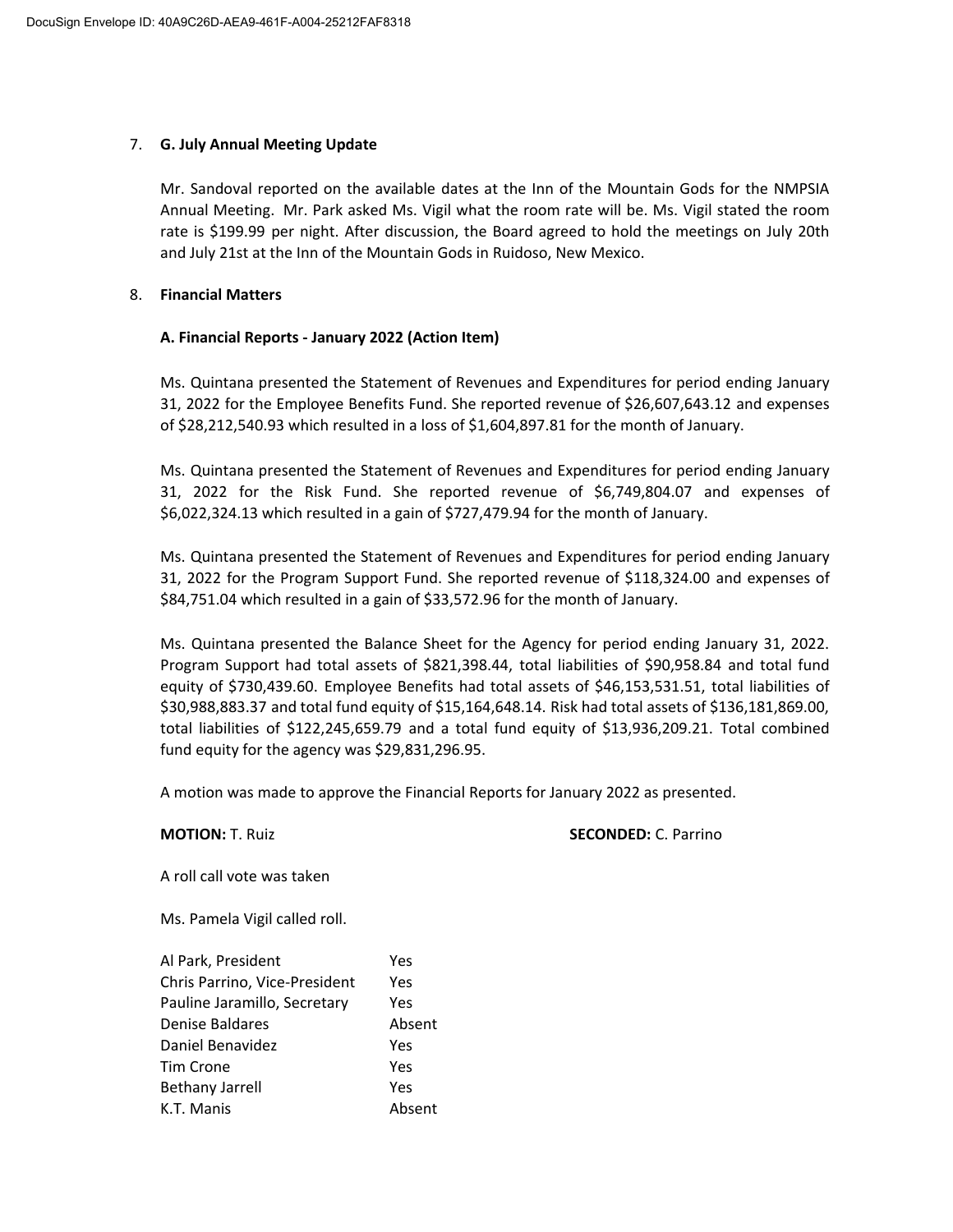| David Martinez Jr. | Yes |
|--------------------|-----|
| Sammy Quintana     | Yes |
| Trish Ruiz         | Yes |

## **Vote carried unanimously.**

# 8. **B. Independent Public Accountant Recommendation for FY22 Audit (Action Item)**

Mr. Sandoval presented the Independent Public Accountant Recommendation for the FY22 Audit. In February of 2017, the Government Accountability Office of the New Mexico State Auditor released "Procurement in New Mexico Overview". This overview outlines the various methods of procurement. Within the NM Procurement Code, there is a Small Purchase Section. He explained within the section, agencies can enter into professional services less than \$60,000 or \$50,000 if the agency is subject to DFA oversight.

The main consideration is to get the best obtainable price. The average audit fee for agencies the size of NMPSIA is \$125 per hour and Kubiak Melton and Associates propose a charge of \$115 per hour. It is cost-beneficial for the agency to retain the current auditor. Kubiak Melton & Associates has audited the agency for the last 6 years. The proposal for FY22/FY23 is for two years and is in the amount of \$41,483.00.

Mr. Sandoval stated it is the recommendation of the Internal Fiscal Review Committee to approve Kubiak Melton & Associates to perform Audit Services for the years ended June 30, 2022, and 2023.

A motion was made to accept the recommendation of the Internal Fiscal Review Committee to approve Kubiak Melton & Associates to perform Audit Services for the years ended June 30, 2022, and 2023.

**MOTION:** C. Parrino **SECONDED:** S. Quintana

A roll call vote was taken

Ms. Pamela Vigil called roll.

| Al Park, President            | Yes    |
|-------------------------------|--------|
| Chris Parrino, Vice-President | Yes    |
| Pauline Jaramillo, Secretary  | Yes    |
| Denise Baldares               | Absent |
| Daniel Benavidez              | Yes    |
| Tim Crone                     | Yes    |
| <b>Bethany Jarrell</b>        | Yes    |
| K.T. Manis                    | Absent |
| David Martinez Jr.            | Yes    |
| Sammy Quintana                | Yes    |
| <b>Trish Ruiz</b>             | Yes    |
|                               |        |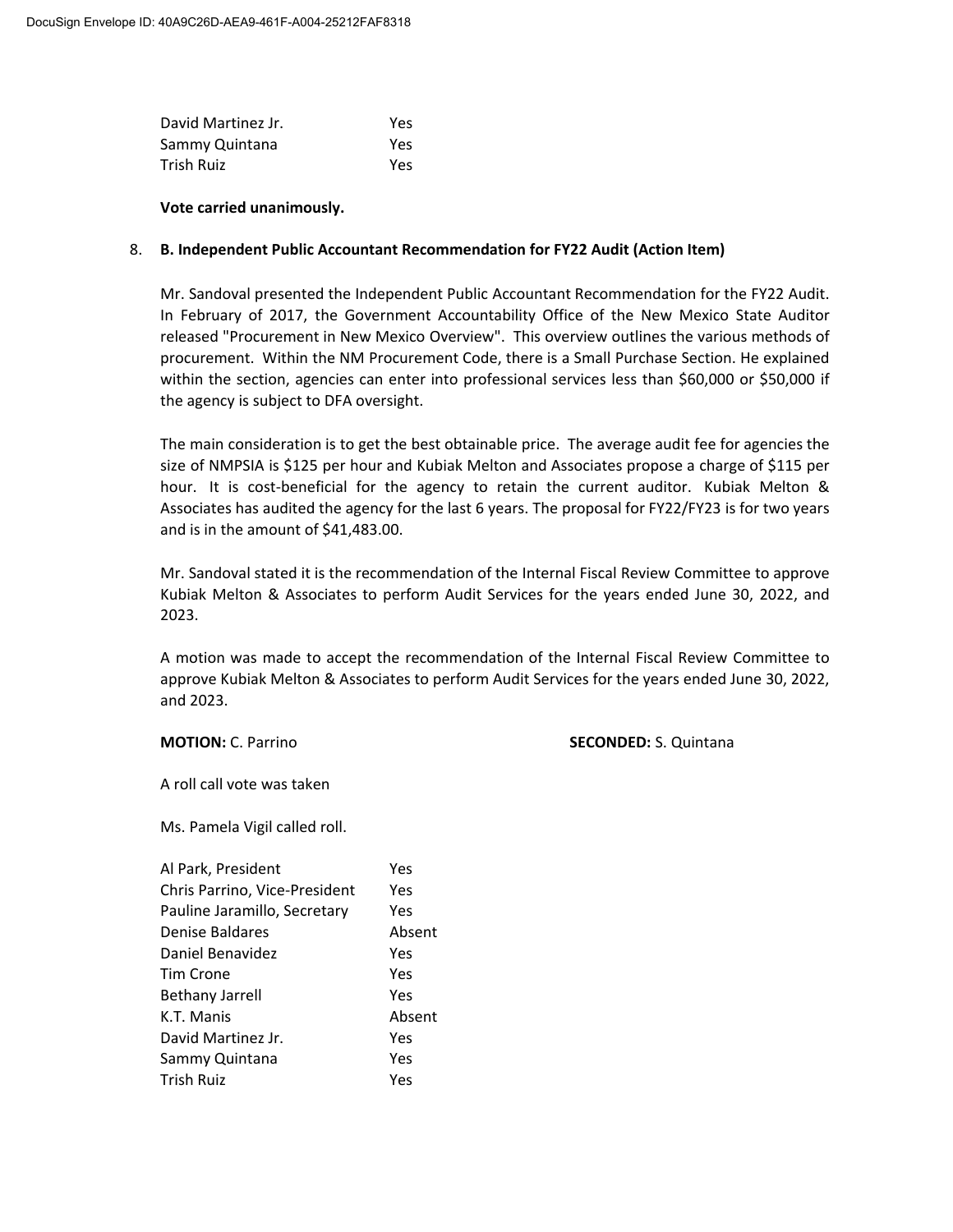### **Vote carried unanimously.**

9. **Benefits Matters**(Ms. P. Jaramillo takes the Chair for Mr. A. Park)

# 9. **A. FY23 Benefits Premium Rate Setting (Action Item)**

Dr. Nura Patani, Segal, reported the BAC reviewed the premium rate setting in detail. She reported the recent experience and historical trends, utilization associated with Covid‐19, the impact of Covid‐19, and reviewed scenarios and illustrations. The following scenarios were discussed.

| <b>Description</b> | <b>Vendor B Illustration</b><br>(Vendor B's Impact):<br>Max 6.0% Increase FY23;<br>10.3% Increase FY24:<br>Level Increase FY25-27: | <b>Baseline</b><br>(Vendor A's Impact):<br>Max 6.0% Increase FY23;<br><b>Level Increase FY24-27</b> | <b>Scenario A</b><br>(Vendor A's Impact):<br>Max 6.0% Increase FY23:<br>Level Increase FY24-27:<br><b>Includes \$15M Relief</b><br><b>Reimbursements in FY23</b> | <b>Scenario B</b><br>(Vendor A's Impact):<br>Max 6.0% Increase FY23:<br>7.2% Increase FY24:<br>Level Increase FY25-27:<br><b>Includes \$15M Relief</b><br><b>Reimbursements in FY23</b> |
|--------------------|------------------------------------------------------------------------------------------------------------------------------------|-----------------------------------------------------------------------------------------------------|------------------------------------------------------------------------------------------------------------------------------------------------------------------|-----------------------------------------------------------------------------------------------------------------------------------------------------------------------------------------|
|                    |                                                                                                                                    | <b>Rate Action</b>                                                                                  |                                                                                                                                                                  |                                                                                                                                                                                         |
| Eff. 10/1/2022     | 6.0% High Option / EPO<br>3.2% Low Option                                                                                          | 6.0% High Option / EPO<br>3.2% Low Option                                                           | 6.0% High Option / EPO<br>3.2% Low Option                                                                                                                        | 6.0% High Option / EPO<br>3.2% Low Option                                                                                                                                               |
| Eff. 10/1/2023     | $10.3\%$ *                                                                                                                         | $8.3\%$ *                                                                                           | $7.9\%$ *                                                                                                                                                        | $7.2\%$ *                                                                                                                                                                               |
| Eff. 10/1/2024     | 8 1%*                                                                                                                              | 8.3%*                                                                                               | 79%*                                                                                                                                                             | $8.3\%$ *                                                                                                                                                                               |
| Eff. 10/1/2025     | $8.1\%$ *                                                                                                                          | $8.3%$ *                                                                                            | 7.9%*                                                                                                                                                            | $8.3%$ *                                                                                                                                                                                |
| Eff. 10/1/2026     | $8.1\%$ *                                                                                                                          | $8.3%$ *                                                                                            | $7.9%$ *                                                                                                                                                         | $8.3%$ *                                                                                                                                                                                |
|                    |                                                                                                                                    | <b>Fund Balance</b>                                                                                 |                                                                                                                                                                  |                                                                                                                                                                                         |
| End of FY2023      | \$1.1 M<br>(0.0 months of claims)                                                                                                  | \$5.1 M<br>(0.2 months of claims)                                                                   | \$20.1 M<br>(0.7 months of claims)                                                                                                                               | \$20.1 M<br>(0.7 months of claims)                                                                                                                                                      |
| End of FY2024      | \$0.0 M<br>(0.0 months of claims)                                                                                                  | \$3.1 M<br>(0.1 months of claims)                                                                   | \$17.1 M<br>(0.6 months of claims)                                                                                                                               | \$15.5 M<br>(0.5 months of claims)                                                                                                                                                      |
| End of FY2025      | \$6.4 M<br>(0.2 months of claims)                                                                                                  | \$8.5 M<br>(0.3 months of claims)                                                                   | \$198M<br>(0.6 months of claims)                                                                                                                                 | \$17.1 M<br>(0.5 months of claims)                                                                                                                                                      |
| End of FY2026      | \$19.1 M<br>(0.5 months of claims)                                                                                                 | \$19.5 M<br>(0.6 months of claims)                                                                  | \$26.2 M<br>(0.7 months of claims)                                                                                                                               | \$24.0 M<br>(0.7 months of claims)                                                                                                                                                      |
| End of FY2027      | \$38.0 M<br>(1.0 months of claims)                                                                                                 | \$37.6 M<br>(1.0 months of claims)                                                                  | \$37.6 M<br>(1.0 months of claims)                                                                                                                               | \$37.6 M<br>(1.0 months of claims)                                                                                                                                                      |

After discussion, the Board agreed to approve Scenario B.

A motion was made to approve the adoption of Scenario B as outlined.

### **MOTION:** C. Parrino **SECONDED:** D. Martinez Jr.

A roll call vote was taken

Ms. Pamela Vigil called roll.

| Al Park, President            | Yes    |
|-------------------------------|--------|
| Chris Parrino, Vice-President | Yes    |
| Pauline Jaramillo, Secretary  | Yes    |
| Denise Baldares               | Absent |
| Daniel Benavidez              | Yes    |
| Tim Crone                     | Yes    |
| <b>Bethany Jarrell</b>        | Yes    |
| K.T. Manis                    | Absent |
| David Martinez Jr.            | Yes    |
| Sammy Quintana                | Yes    |
| <b>Trish Ruiz</b>             | Yes    |

## **Vote carried unanimously.**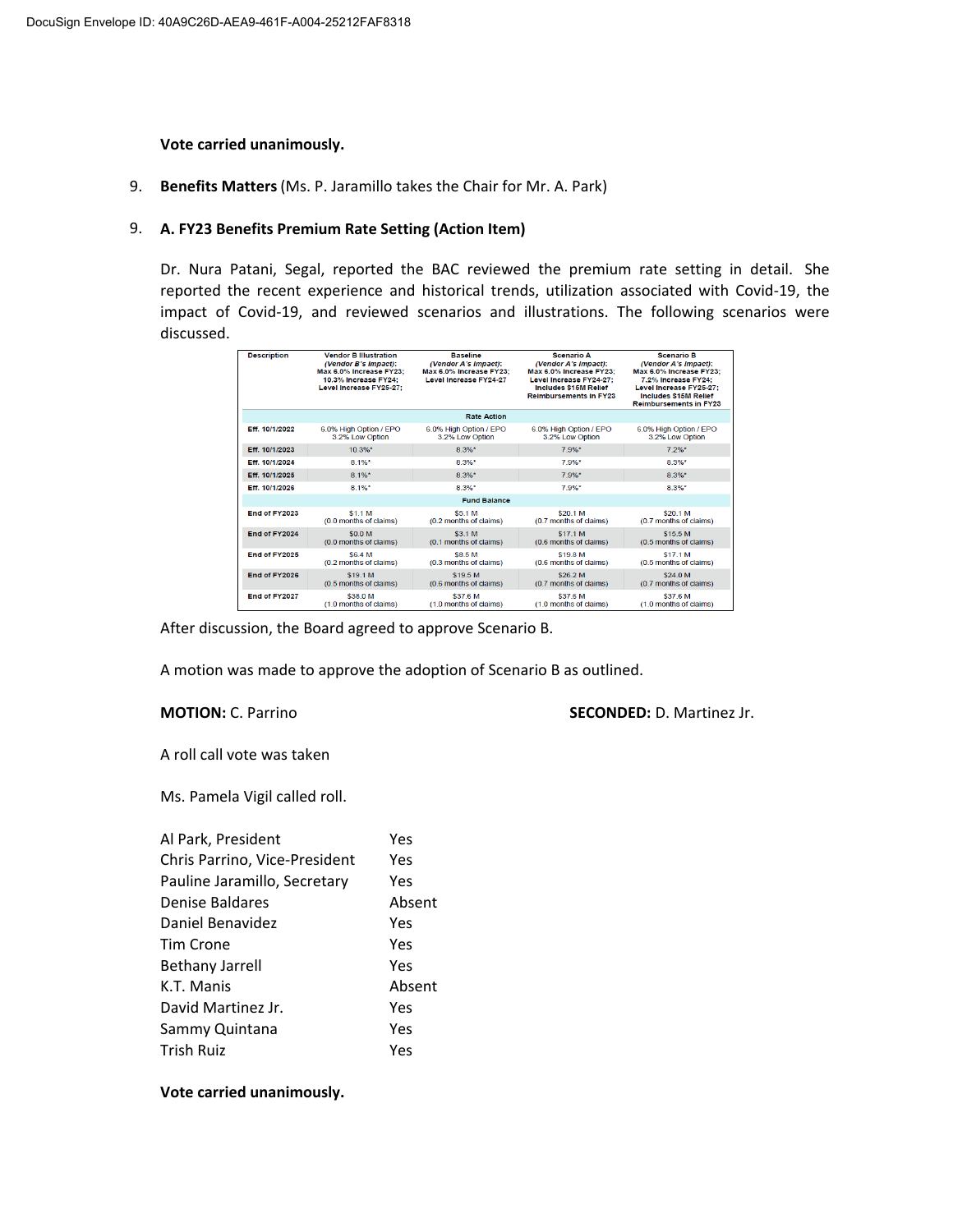# 9. **B. Approval of Segal Amendment‐Bundled Payment Provider RFP (Action Item)**

Ms. Quintana reported the BAC reviewed the Segal Amendment – Bundled Payment Provider RFP. She stated the amendment would change the scope of work to add this service to the Segal agreement. The total cost will not exceed \$65,000. Ms. Quintana reported it is the recommendation of the BAC to approve the Segal amendment.

A motion was made to approve the amendment as presented.

**MOTION:** P. Jaramillo **SECONDED:** D. Martinez Jr.

A roll call vote was taken

Ms. Pamela Vigil called roll.

| Al Park, President            | Yes    |
|-------------------------------|--------|
| Chris Parrino, Vice-President | Yes    |
| Pauline Jaramillo, Secretary  | Yes    |
| Denise Baldares               | Absent |
| Daniel Benavidez              | Yes    |
| Tim Crone                     | Yes    |
| <b>Bethany Jarrell</b>        | Yes    |
| K.T. Manis                    | Absent |
| David Martinez Jr.            | Yes    |
| Sammy Quintana                | Yes    |
| <b>Trish Ruiz</b>             | Yes    |

# **Vote carried unanimously.**

# 9. **C. ESI Amendment to Include Over the Counter COVID Test Cost (Action Item)**

Ms. Quintana reported that on January 10, 2022, the Biden/Harris Administration implemented a mandate that requires insurance companies and group health plans to cover the cost of at home Covid‐19 test kits. The mandate began on January 15, 2022. To comply with the mandate, Express Scripts implemented a solution to adhere to the mandate. This amendment is retro‐active to January 15, 2022. The cost of \$21,000.00 will be paid from the agency Pharmacy Management Fund, which was established at the beginning of ESI's contract in FY2018. The amendment outlines the implementation and cost. Ms. Quintana stated it is the recommendation of the BAC to approve the ESI amendment.

A motion was made to approve the amendment as presented.

**MOTION:** S. Quintana **SECONDED:** D. Benavidez

A roll call vote was taken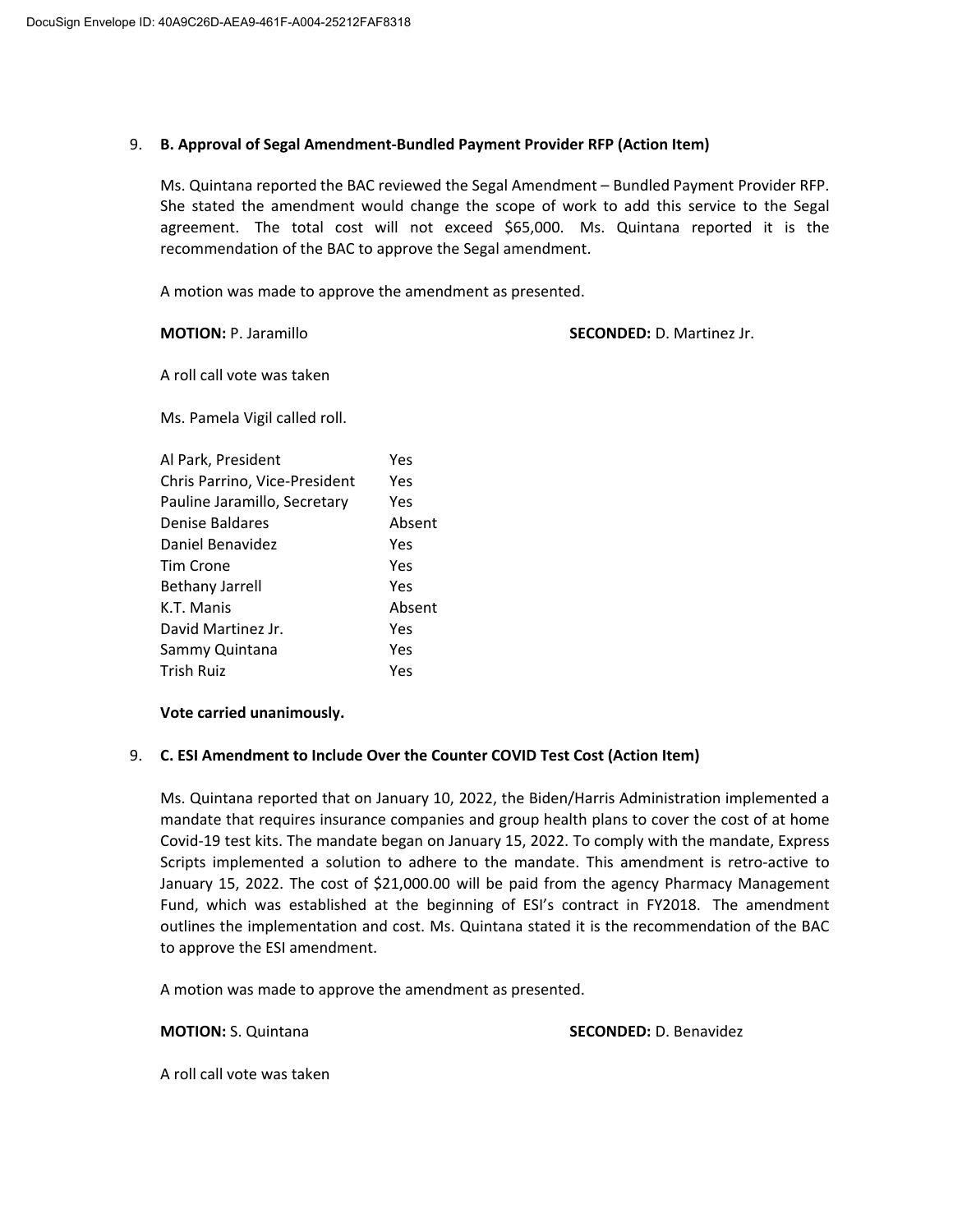Ms. Pamela Vigil called roll.

| Al Park, President            | Yes    |
|-------------------------------|--------|
| Chris Parrino, Vice-President | Yes    |
| Pauline Jaramillo, Secretary  | Yes    |
| Denise Baldares               | Absent |
| Daniel Benavidez              | Yes    |
| Tim Crone                     | Yes    |
| <b>Bethany Jarrell</b>        | Yes    |
| K.T. Manis                    | Absent |
| David Martinez Jr.            | Yes    |
| Sammy Quintana                | Yes    |
| Trish Ruiz                    | Yes    |

## **Vote carried unanimously.**

# 9. **D. Request for Invitation To Bid for Life & Disability Benefits Manager (Action Item)**

Ms. Quintana reported the IBAC is going out for an Invitation to Bid for a Life & Disability Benefits Manager to conduct the RFP. She stated this request will not exceed the \$50,000 threshold under the Department of Finance Model of Accounting Practices. The current agreement with the Standard will expire on June 30, 2023. Staff would like to get a head start on the process to add a vendor for July 1, 2023. Ms. Quintana reported it is the recommendation of the BAC to approve the Request for Invitation to Bid for Life & Disability Benefits Manager as outlined.

A motion was made to approve the Request for Invitation to Bid for Life & Disability Benefits Manager as presented.

## **MOTION:** P. Jaramillo **SECONDED:** C. Parrino

A roll call vote was taken

Ms. Pamela Vigil called roll.

| Al Park, President            | Yes    |
|-------------------------------|--------|
| Chris Parrino, Vice-President | Yes    |
| Pauline Jaramillo, Secretary  | Yes    |
| Denise Baldares               | Yes    |
| Daniel Benavidez              | Absent |
| Tim Crone                     | Yes    |
| <b>Bethany Jarrell</b>        | Yes    |
| K.T. Manis                    | Absent |
| David Martinez Jr.            | Yes    |
| Sammy Quintana                | Yes    |
| <b>Trish Ruiz</b>             | Yes    |
|                               |        |

## **Vote carried unanimously.**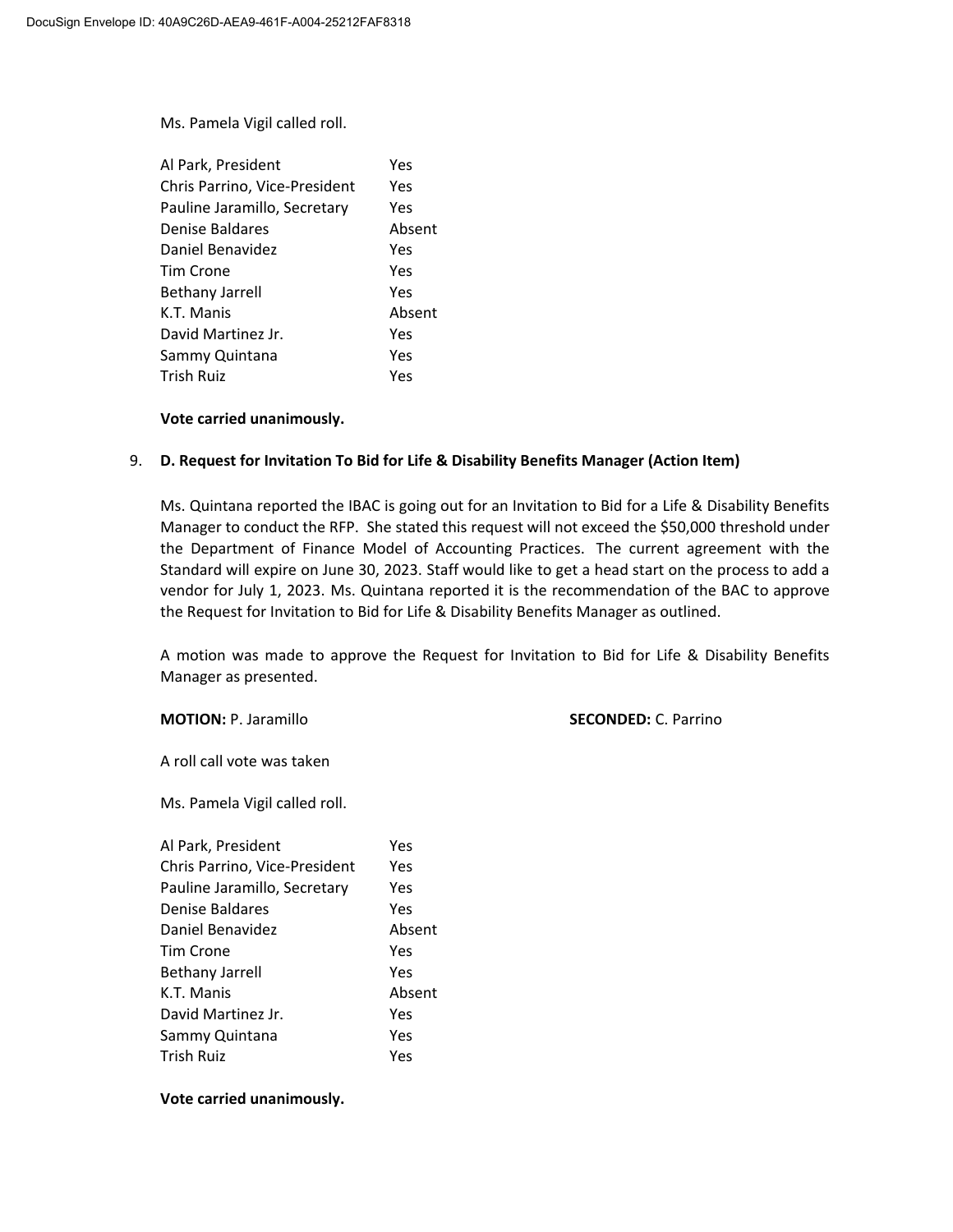# 9. **E. ENMU‐Portales Resolution to Add Vision (Action Item)**

Ms. Quintana presented a request from ENMU‐Portales to add the Davis Vision benefit through NMPSIA. ENMU‐Portales has passed a resolution to begin the process. Staff has obtained permission from Davis Vision to add vision coverage for ENMU‐Portales. Ms. Quintana stated it was the recommendation of the BAC to approve the request.

A motion was made to approve the request as presented.

**MOTION:** C. Parrino **SECONDED:** D. Martinez Jr.

A roll call vote was taken

Ms. Pamela Vigil called roll.

| Al Park, President            | Yes    |
|-------------------------------|--------|
| Chris Parrino, Vice-President | Yes    |
| Pauline Jaramillo, Secretary  | Yes    |
| Denise Baldares               | Yes    |
| Daniel Benavidez              | Absent |
| Tim Crone                     | Yes    |
| <b>Bethany Jarrell</b>        | Yes    |
| K.T. Manis                    | Absent |
| David Martinez Jr.            | Yes    |
| Sammy Quintana                | Yes    |
| <b>Trish Ruiz</b>             | Yes    |

## **Vote carried unanimously.**

# 9. **F. CIGNA Annual Report**

Ms. Katherine Chavez, Benefits and Wellness Operations Manager NMPSIA, presented the Cigna Annual Report. She stated this report was reviewed in detail at the BAC. Cigna reported on the period January 2021 through December 2021 and paid claims through January 2022. Cigna currently had an average of 159 members and as of March 2022, has 302 members. Ms. Chavez reported on catastrophic claims, pediatric well child visits, adult well visits, and behavioral health.

# 9. **G. Wellness Update**

Ms. Chavez shared the presentation: Finding your Balance‐Stress Resilience for Mental Health. This was created in response to member calls and school inquiries. She discussed the definition of stress, concept of mental health, understanding resiliency, types of stress, and signs & symptoms to assess own level of stress. Included in the presentation were addressing the 5 types of resilience, 4 types of stress, and triggers. An overview of behavioral health services options available to NMPSIA members as well as the NMPSIA side‐by‐side comparison chart was highlighted. This presentation was presented to NEA‐NM at their annual meeting recently.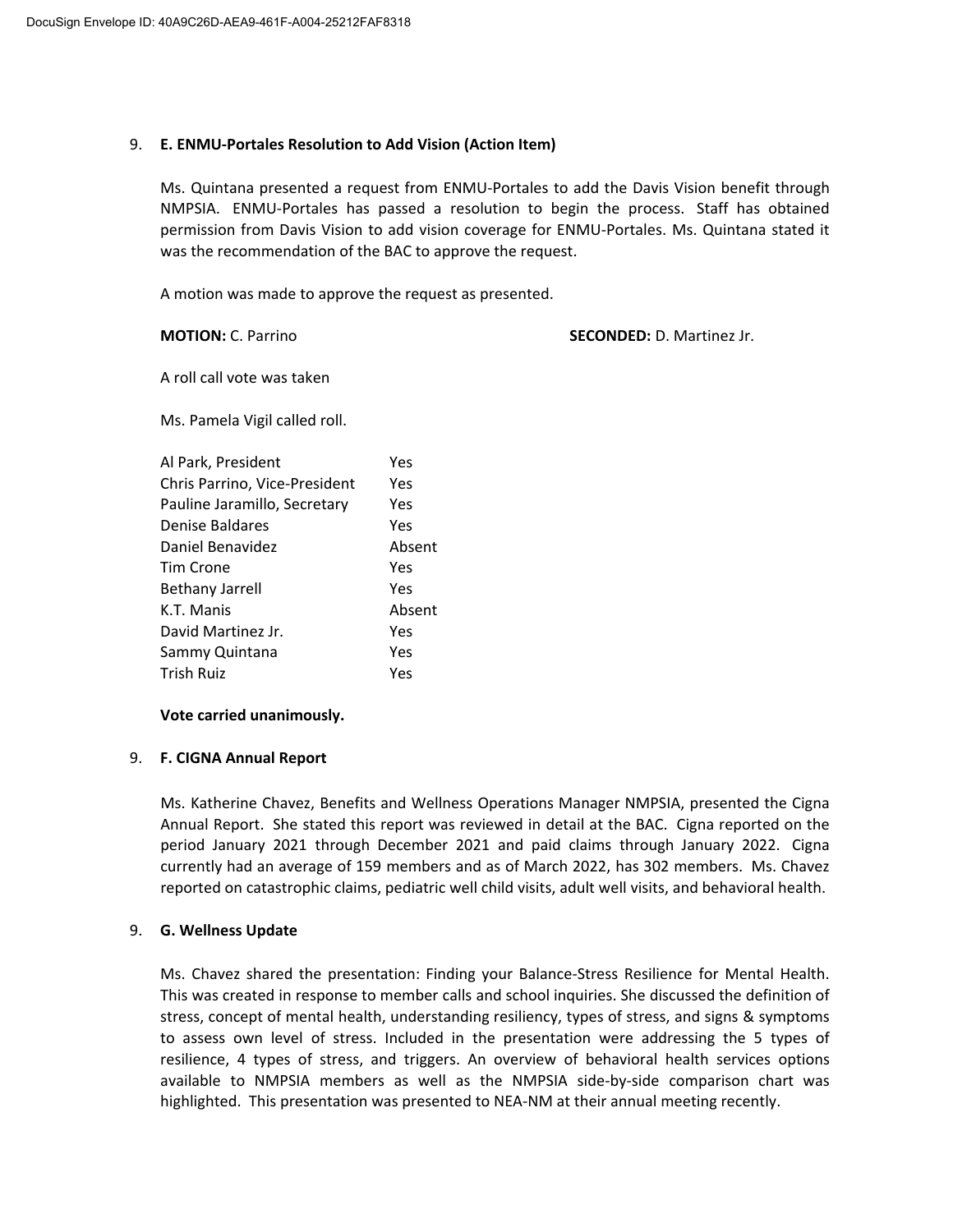Ms. Chavez reported on the Weight loss challenge. She stated there are 21 teams with a total of 110 participants.

## 10. **Risk Matters**

## 10. **A. Loss Reserve and Funding Analysis as of 12/31/2021 (Action Item)**

Mr. Aaron Hillebrandt and Mr. Matt Meade, Pinnacle Actuarial Resources, Inc., reviewed the Loss Reserve and Funding Analysis as of 12/31/2021. Mr. Meade reviewed the following items in detail: Actual vs. Expected Loss Development 6/30/2021‐12/31/2021 and Drivers of Favorable Development, Ultimate Loss Trends, and Frequency/Severity/Loss Cost Trends for Workers' Compensation and General Liability. Mr. Meade presented the following summary of the results:

| <b>Summary of Results - Nominal Loss Reserves</b>            |             |              |                                                                                |              |  |
|--------------------------------------------------------------|-------------|--------------|--------------------------------------------------------------------------------|--------------|--|
|                                                              |             |              |                                                                                |              |  |
|                                                              |             |              | Loss and LAE Reserve Estimates - Nominal Value (Undiscounted) as of 12/31/2021 |              |  |
| Property & Liability<br><b>Workers Compensation</b><br>Total |             |              |                                                                                |              |  |
| <b>Claim Reserves</b>                                        |             | \$21,089,273 | \$13,344,381                                                                   | \$34,433,654 |  |
| <b>IBNR Reserves</b> Central                                 | Low         | 30,879,845   | 17,361,515                                                                     | 48,241,360   |  |
|                                                              |             | 33,957,127   | 19,822,903                                                                     | 53,780,031   |  |
|                                                              | <b>High</b> | 37,034,409   | 22,284,292                                                                     | 59,318,701   |  |
| <b>Total Reserves</b> Central                                | Low         | 51,969,118   | 30,705,896                                                                     | 82,675,014   |  |
|                                                              |             | 55,046,400   | 33,167,285                                                                     | 88,213,685   |  |
|                                                              | <b>High</b> | 58,123,682   | 35,628,673                                                                     | 93,752,355   |  |

| Summary of Results - Discounted Loss Reserves |                                                              |              |                                                                              |              |  |  |  |
|-----------------------------------------------|--------------------------------------------------------------|--------------|------------------------------------------------------------------------------|--------------|--|--|--|
|                                               |                                                              |              |                                                                              |              |  |  |  |
|                                               |                                                              |              | Loss and LAE Reserve Estimates - Present Value (Discounted) as of 12/31/2021 |              |  |  |  |
|                                               | Property & Liability<br><b>Workers Compensation</b><br>Total |              |                                                                              |              |  |  |  |
| <b>Claim Reserves</b>                         |                                                              | \$20,301,038 | \$12,214,024                                                                 | \$32,515,062 |  |  |  |
|                                               | Low                                                          | 29,549,448   | 15,811,099                                                                   | 45,360,547   |  |  |  |
| <b>IBNR Reserves</b> Central                  |                                                              | 32,498,061   | 18,050,376                                                                   | 50,548,436   |  |  |  |
|                                               | High                                                         | 35,446,673   | 20,289,653                                                                   | 55,736,326   |  |  |  |
|                                               | Low                                                          | 49,850,486   | 28,025,122                                                                   | 77,875,609   |  |  |  |
| <b>Total Reservesl Central</b>                |                                                              | 52,799,099   | 30,264,400                                                                   | 83,063,498   |  |  |  |
|                                               | High                                                         | 55,747,711   | 32,503,677                                                                   | 88,251,388   |  |  |  |

| <b>Summary of Results - Prospective Funding</b> |                                                                |                      |                                                                  |              |  |  |
|-------------------------------------------------|----------------------------------------------------------------|----------------------|------------------------------------------------------------------|--------------|--|--|
|                                                 |                                                                |                      |                                                                  |              |  |  |
|                                                 |                                                                |                      | Funding Estimate - Nominal Value (Undiscounted) as of 12/31/2021 |              |  |  |
|                                                 | <b>Policy Period</b>                                           | Property & Liability | <b>Workers Compensation</b>                                      | Total        |  |  |
|                                                 | 2022-2023                                                      | \$27,843,023         | \$12,660,197                                                     | \$40,503,221 |  |  |
|                                                 | 2023-2024                                                      | 30,189,560           | 12,945,119                                                       | 43,134,678   |  |  |
|                                                 | 2024-2025                                                      | 32,748,295           | 13,237,019                                                       | 45,985,314   |  |  |
|                                                 |                                                                |                      |                                                                  |              |  |  |
|                                                 | Funding Estimate - Present Value (Discounted) as of 12/31/2021 |                      |                                                                  |              |  |  |
|                                                 | <b>Policy Period</b>                                           |                      | Property & Liability   Workers Compensation                      | Total        |  |  |
|                                                 | 2022-2023                                                      | \$26,162,427         | \$11,721,962                                                     | \$37,884,389 |  |  |
|                                                 | 2023-2024                                                      | 28,368,676           | 11,985,768                                                       | 40,354,444   |  |  |
|                                                 | 2024-2025                                                      | 30,774,394           | 12,256,036                                                       | 43,030,430   |  |  |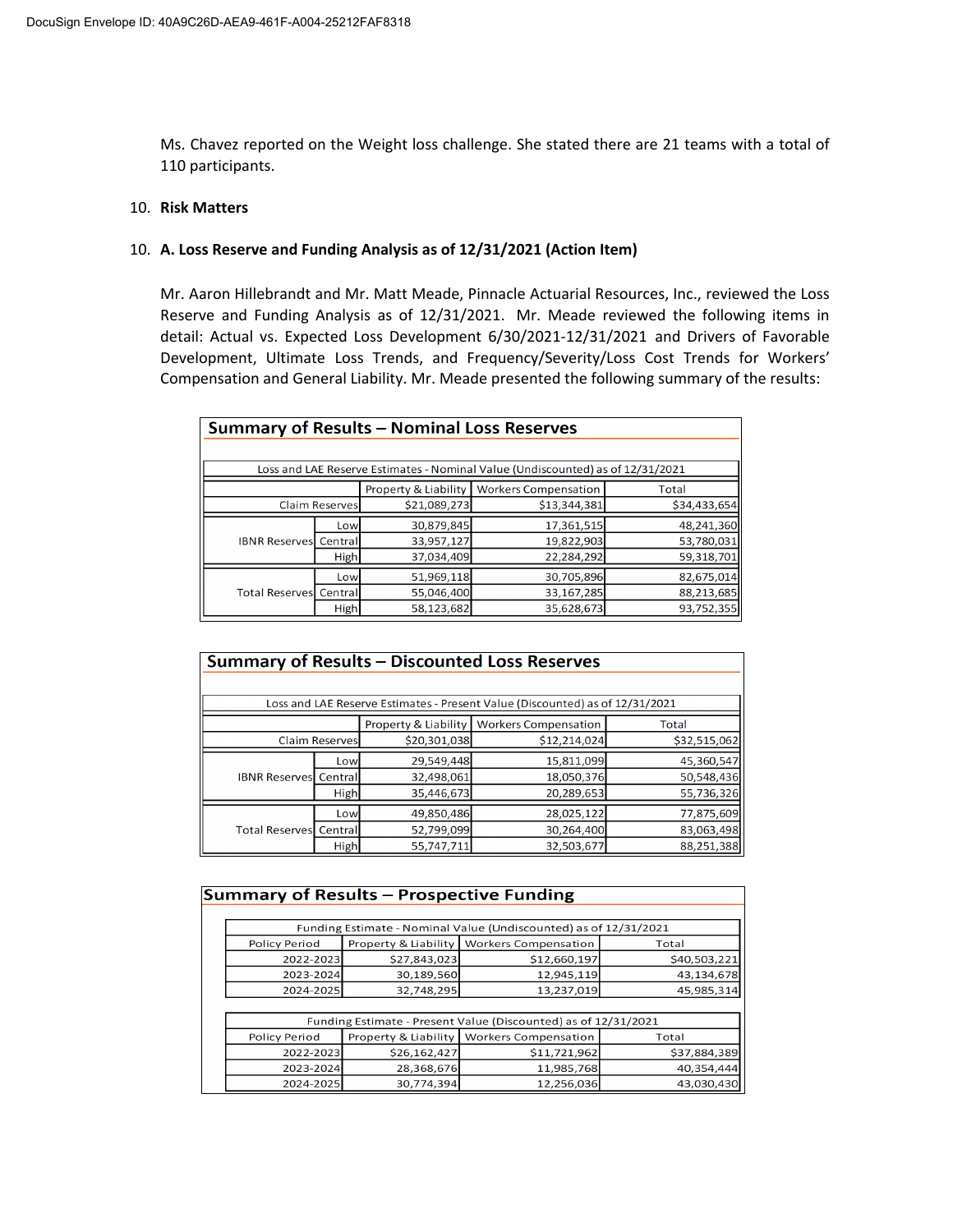A motion was made to approve the Loss Reserve and Funding Analysis as of 12/31/2021.

**MOTION:** S. Quintana **SECONDED:** D. Benavidez

A roll call vote was taken

Ms. Pamela Vigil called roll.

| Al Park, President            | Yes    |
|-------------------------------|--------|
| Chris Parrino, Vice-President | Yes    |
| Pauline Jaramillo, Secretary  | Yes    |
| Denise Baldares               | Yes    |
| Daniel Benavidez              | Absent |
| Tim Crone                     | Yes    |
| <b>Bethany Jarrell</b>        | Yes    |
| K.T. Manis                    | Absent |
| David Martinez Jr.            | Yes    |
| Sammy Quintana                | Yes    |
| <b>Trish Ruiz</b>             | Yes    |

## **Vote carried unanimously.**

# 10. **B. FY23 Risk Premium Rate Setting (Action Item)**

Mr. Sandoval reviewed the FY23 Risk Premium Rate Setting Methodology. He explained that the projections were discussed in detail at the Risk Advisory Committee meeting including the methodology and preliminary scenarios. He reviewed the different scenarios which included the Base, Scenario A, Scenario B, Scenario C, and Scenario D. He explained that the Risk Advisory Committee considered Scenario B and Scenario D and after discussion, the decision was to go with Scenario D. The difference between Scenario B and Scenario D is .35% and it would be fiscally prudent to go with Scenario D.

| <b>NMPSIA Risk Premium Income</b> |               |                       |                       |                                           |                       |                       |
|-----------------------------------|---------------|-----------------------|-----------------------|-------------------------------------------|-----------------------|-----------------------|
|                                   |               | <b>Base Flat</b>      | <b>Scenario A</b>     | <b>Scenario B</b>                         | <b>Scenario C</b>     | <b>Scenario D</b>     |
| <b>Description</b>                |               | <b>Rolling 5-year</b> | <b>Rolling 5-year</b> | <b>Rolling 5-year</b>                     | <b>Rolling 5-year</b> | <b>Rolling 5-year</b> |
| <b>Rate Action</b>                |               |                       |                       |                                           |                       |                       |
| <b>Effective</b>                  | FY23 7/1/2022 | 14.09%                | 4.57%                 | 6.38%                                     | 6.50%                 | 6.73%                 |
| <b>Effective</b>                  | FY24 7/1/2023 | 4.06%                 | 7.75%                 | 6.38%                                     | 6.50%                 | 6.73%                 |
| <b>Effective</b>                  | FY25 7/1/2024 | 6.02%                 | 7.75%                 | 7.21%                                     | 6.50%                 | 6.73%                 |
| <b>Effective</b>                  | FY26 7/1/2025 | 3.38%                 | 7.75%                 | 7.21%                                     | 6.50%                 | 6.73%                 |
| <b>Effective</b>                  | FY27 7/1/2026 | 3.66%                 | 7.75%                 | 7.24%                                     | 9.72%                 | 6.73%                 |
| <b>Premium Income</b>             |               |                       |                       |                                           |                       |                       |
| <b>Effective</b>                  | FY23 7/1/2022 | \$99,209,394          | 90,929,394<br>s.      | .s<br>92,504,394                          | s.<br>92,609,394      | 92,811,111<br>s.      |
| <b>Effective</b>                  | FY24 7/1/2023 | \$103,237,295         | 97,976,422<br>s.      | 98,406,174<br>-S                          | s<br>98,629,005       | 99,057,299<br>s.      |
| <b>Effective</b>                  | FY25 7/1/2024 | \$109,452,181         | \$105,569,595         | \$105,501,260                             | \$105,039,890         | \$105,723,855         |
| <b>Effective</b>                  | FY26 7/1/2025 | \$113,151,664         | \$113,751,238         | \$113,107,900                             | \$111,867,483         | \$112,839,070         |
| <b>Effective</b>                  | FY27 7/1/2026 | \$117.293.015         |                       | \$122,566.959 \$121,296.912 \$122,741.002 |                       | \$120.433.140         |

Mr. Sandoval stated it was the recommendation of the RAC to approve Scenario D.

A motion was made to recommend approval of Scenario D.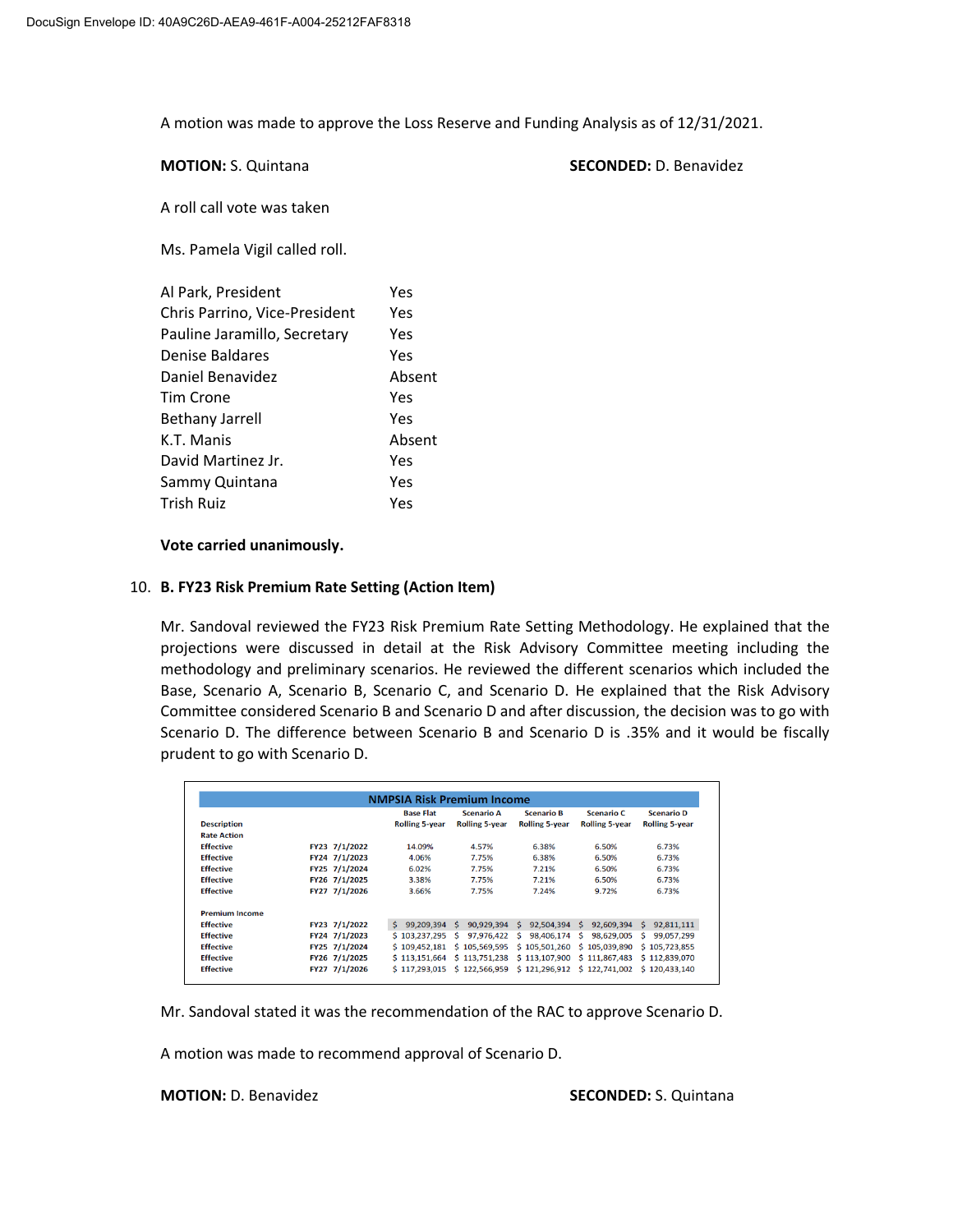A roll call vote was taken

Ms. Pamela Vigil called roll.

| Al Park, President            | Absent |
|-------------------------------|--------|
| Chris Parrino, Vice-President | Yes    |
| Pauline Jaramillo, Secretary  | Yes    |
| Denise Baldares               | Yes    |
| Daniel Benavidez              | Absent |
| Tim Crone                     | Yes    |
| <b>Bethany Jarrell</b>        | Yes    |
| K.T. Manis                    | Absent |
| David Martinez Jr.            | Yes    |
| Sammy Quintana                | Yes    |
| <b>Trish Ruiz</b>             | Yes    |

## **Vote carried unanimously.**

## 10. **C. TPA Reports**

## **1. Property & Liability Monthly Claims Report**

Mr. Steve Vanetsky, CCMSI, reported on the Property & Liability Monthly Claims Report for the month of January 2022. There were 327 open claims, 39 new claims, and 34 claims were closed. Reserves were at \$39,655,772.69 and payments were \$25,271,389.53 for a total of \$64,927,162.22.

## **2. Property & Liability Large Losses**

Mr. Vanetsky reported there were two large property claims due to a freeze event in February. The first claim was in Estancia for an overhead frozen water line rupture and damage to the high school gym floor and cafeteria. The second claim was in Pecos at the middle school for flooding on the gym floor.

# **3. Workers' Compensation Monthly Claims Report**

Mr. Jerry Mayo, CCMSI, provided the Workers' Compensation Monthly Claims Report for Districts as of January 31, 2022. During the month of January, there were 866 open claims, 153 new claims, 15 claims were reopened, and 169 claims were closed. Reserves were at \$14,489,274.20 and payments were \$48,072,949.17 for a total of \$62,562,223.37.

Mr. Mayo reported on the Workers' Compensation Monthly Claims Report for Charter Schools as of January 31, 2022. During the month of January, there were 44 open claims, 5 new claims, 1 claim was re‐opened and 4 claims were closed. Reserves were at \$941,281.61 and payments were \$1,597,948.81 for a total of \$2,539,230.42.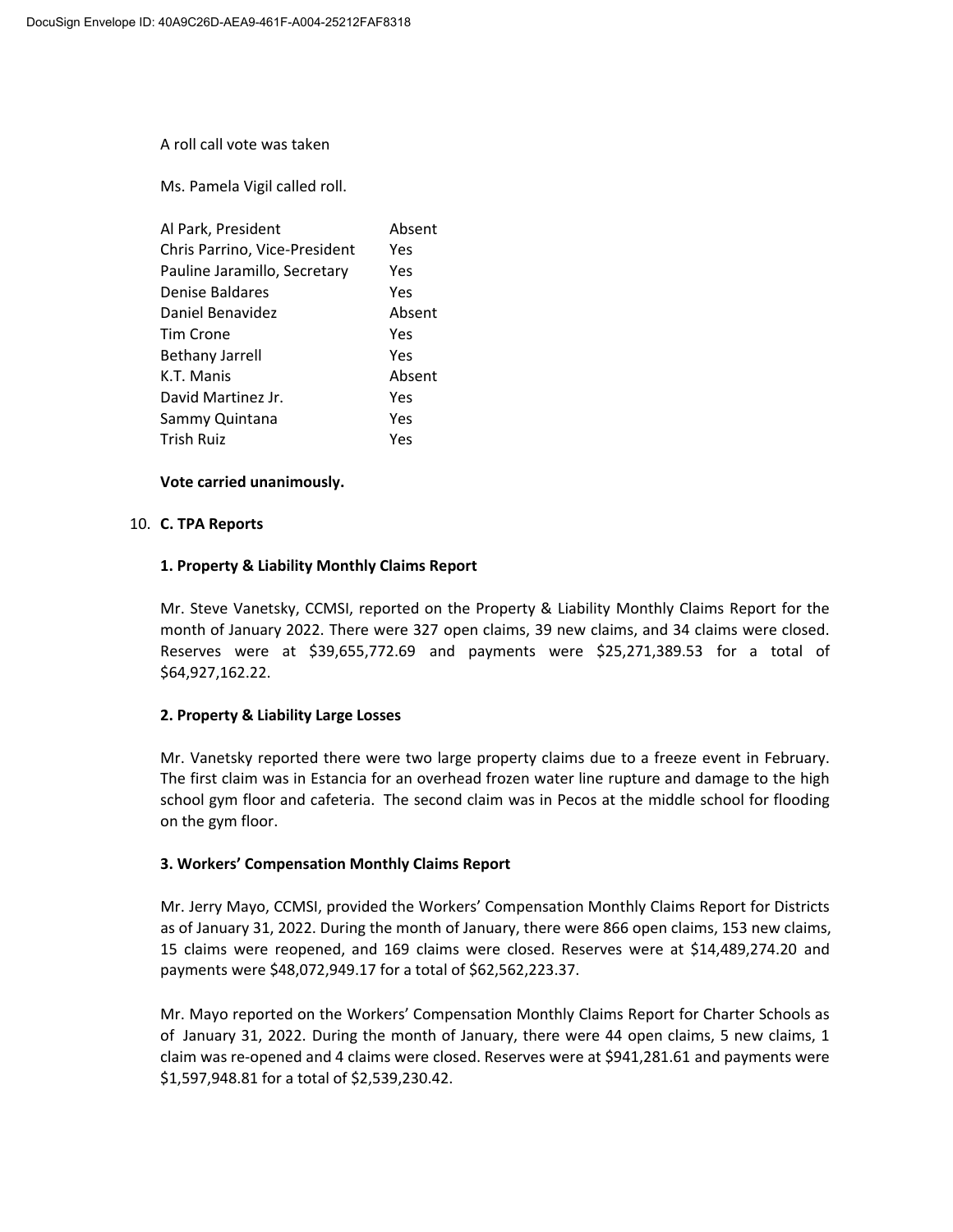## **4. Workers' Compensation Large Losses**

Mr. Mayo reported there were 3 large losses during the month of January. The first was an individual at Gallup with a right femur fracture who was airlifted to Amarillo. The total for this claim was \$ 305,000. The second claim involved a coach at Lovington that was hit by a player during practice and injured his shoulder. The total for this claim was \$64,000. The third claim involved a person at Gadsden trying to stop two students fighting. The individual requires a total knee replacement and reserves were at \$153,000.

# 11. **Loss Prevention Update**

Ms. Julie Garcia, Poms & Associates, provided an update on Vector Solutions. She reported 7 schools were added and 662 more individuals have taken the training. She stated there should be a large increase next school year.

Mr. Larry Vigil, Poms & Associates, reported during the month of January there were 626 total recommendations followed up on, 15 capital improvements, and 611 non‐capital recommendations. Mr. Vigil reported 507 were corrected in the non‐capital category, which is an 82.98% abatement for the month. The total percent corrected overall was 63.10% for the month of January.

Mr. Vigil reported there have been questions about using water fountains again after a long period of time, not in use. He stated staff has generated a handout providing guidance to schools on cleaning and flushing water fountain systems.

# 12. **General Discussion** (Mr. A. Park takes the Chair)

Mr. Benavidez shared that the Superintendents Association and NMAA are looking at policies to address fan behavior that include students, parents and other attendees.

### 13. **Next Meeting Date and Location: Thursday, April 7, 2022** Location: TBD

The next meeting will be held on April 7, 2022, at Poms & Associates, 201 3rd Street, Suite 1400, Albuquerque, NM 87102. There will be a remote option available.

# 14. **Adjournment (Action Item)**

A motion was made to adjourn the meeting at 10:27 a.m.

**MOTION:** S. Quintana **SECONDED:** C. Parrino

A roll call vote was taken